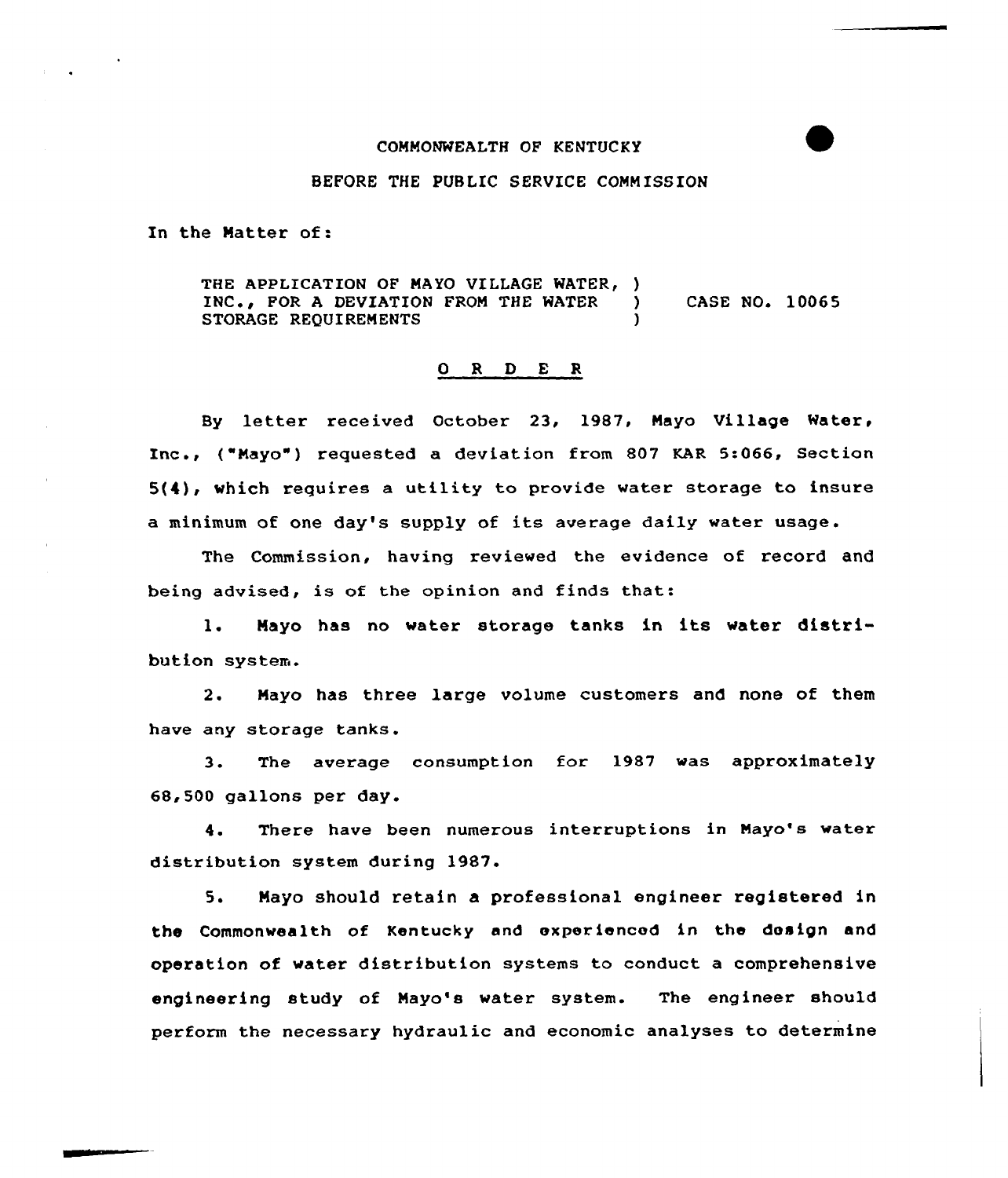the appropriate water storage requirements for Nayo. The engineering study should include an estimate of the costs involved in obtaining the appropriate amount of water storage and the available sources of the funds needed for any proposed construction. It should also include <sup>a</sup> detailed discussion of the financial effects that the funding arrangements would have on Nayo and its customers.

6. Because of the time needed to plan, finance and implement a program to increase its water storage facilities, Mayo should be granted a deviation from 807 KAR 5-066, Section 5(4) until July 1, 1991, to bring it within compliance of the Commission"s water storage requirements.

IT IS THEREFORE ORDERED that:

1. Mayo be and it hereby is granted <sup>a</sup> deviation from <sup>807</sup> KAR 5:066, Section 5(4) until July 1, 1991.

2. Nayo shall retain a professional engineer to conduct a comprehensive engineering study of its water distribution system as outlined in Finding Number <sup>5</sup> herein. Mayo shall file <sup>a</sup> copy of the report of this study with this Commission no later than September 1, 1988.

3. Nayo shall take all necessary actions to bring its water storage facilities within compliance of the Commission regulations prior to the expiration date of the deviation herein granted.

 $-2-$